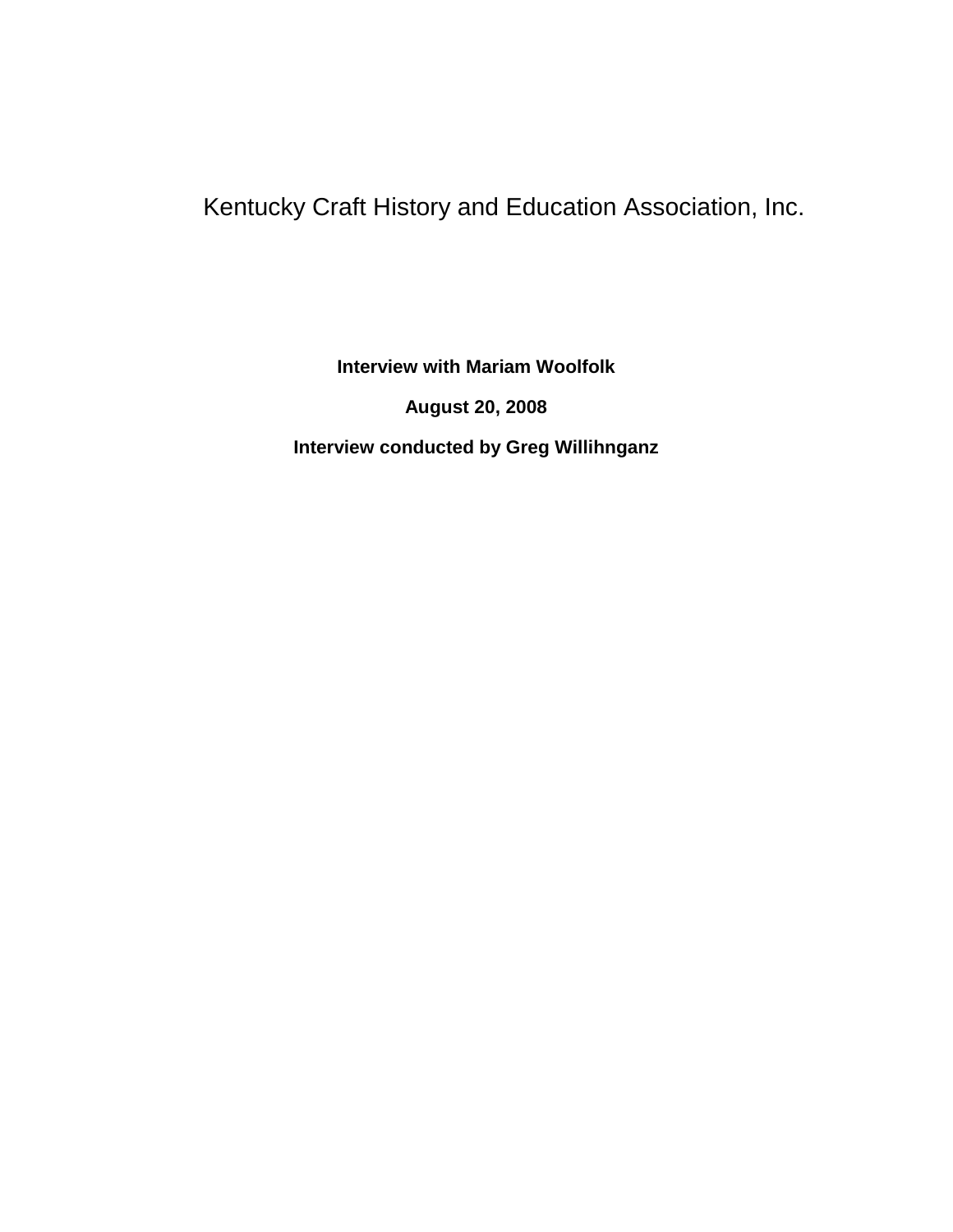WILLIHNGANZ: This is Greg Willihnganz, interviewing Mariam Woolfolk at Susan Goldstein's house in Lexington, Kentucky, for the Kentucky Craft History and Education Association. It is August 20, 2008.

WILLIHNGANZ: Mariam…can you tell us sort of, you know, summary statement if you will, the type of work that you've done over the years…the type of artistic craft work that you've been involved with?

WOOLFOLK: A lot of different things, I guess…drawing, painting. Not so much sculpture, but I think I've tried a little bit of everything, and find that watercolor painting was my favorite, and oh, I can't ... I can't put my finger on one thing, because there's so many.

WILLIHNGANZ: Now are these things you learned as you grew up? Did you…were you born in Kentucky? Did you grow up here?

WOOLFOLK: I was born in Louisville on Valentine's Day in 1926, and valentine has kinda stayed with me I think, the motif, the idea of heart and soul. My mother embroidered. My dad, who worked for the L & M Railroad, had a workshop in the basement, and although he wasn't home a lot, he loved to create things on a lathe and a jigsaw, and he had a wonderful workbench. And, I would spend time with him down there. And my aunts and her sisters, my mom's sisters, all did china painting when they were young, so it…it just kinda…I guess it's ingrown, and it…it's hard to say where it began. When I was in the second grade, and I've said this before, I had a poem, a little poem in the school newspaper. I went to Longfellow in Louisville, which is no longer there, and they put it in the school newspaper, and that I guess really made me feel good. And, I wanted to write more poems, and I still do. But then, I remember in the 5<sup>th</sup> or  $6<sup>th</sup>$  grade having... we had art almost every day in the Louisville schools. We didn't have it up here in Lexington when we moved here, so my children didn't get that. But, I remember having a piece put in with another…other exhibitors at Longfellow School. It was elementary, and we hung our work at the Speed Museum in Louisville, which was my favorite place to go, and I think that was probably the first exhibit. And then, I remember picking up little…during the depression years you reused everything, and I used to save colored candy wrappers, cellophane. And one time, I made a black outline of a stained-glass window, and then pasted the cellophane behind it, and I gave it to my  $6<sup>th</sup>$  grade teacher. And, she was so impressed she hung it on the...put it on the window. And that just made my day (Laughs). I mean, you know, it's always been in there…the creative spirit, I suppose.

WILLIHNGANZ: Did you get in your art classes a lot of exposure to different types of media?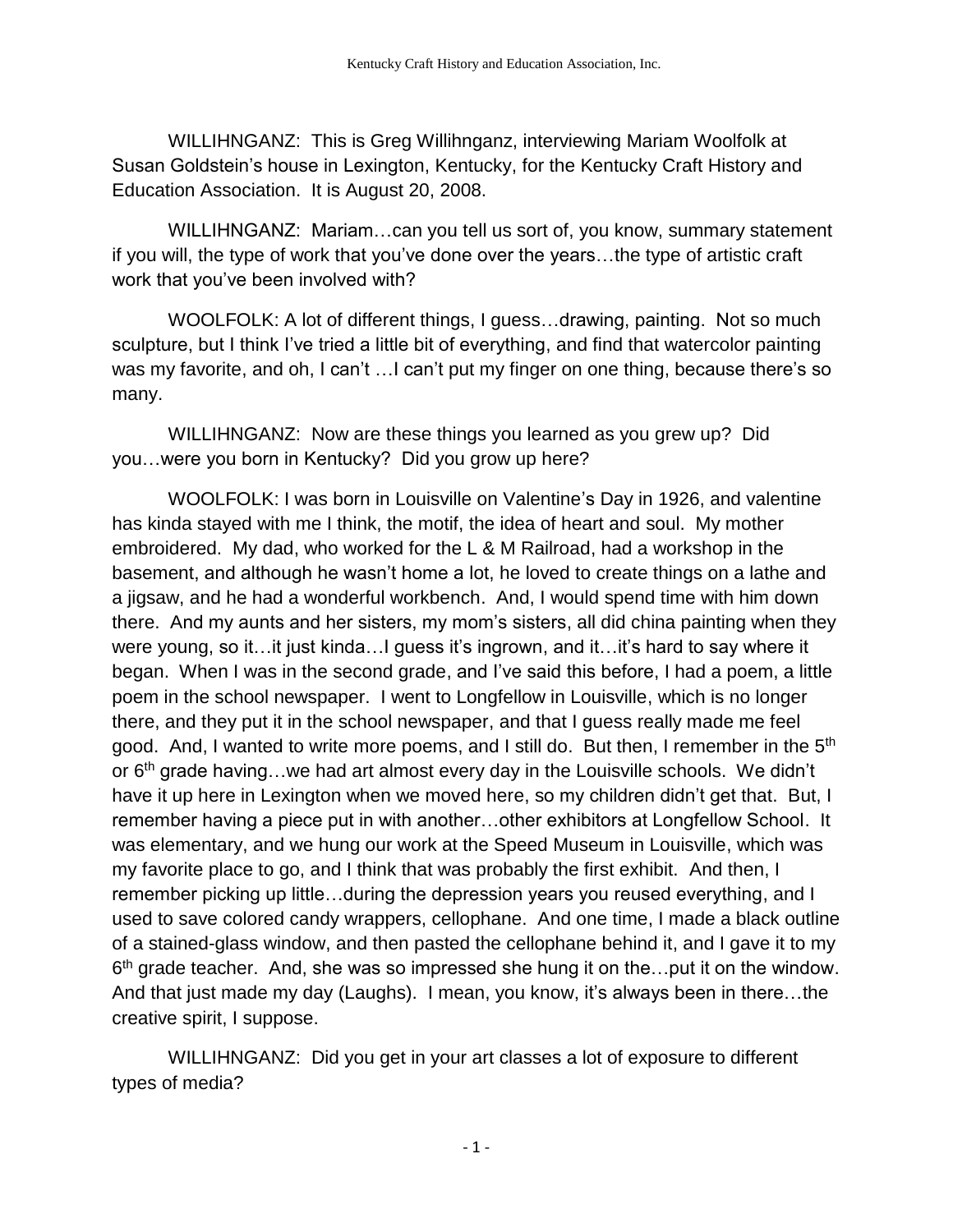WOOLFOLK: My art classes in...we could elect art beginning in the  $9<sup>th</sup>$  grade at Highland Junior High School, which I did. And, Elma Lehnert…L-E-H-N-E-R-T…I believe, was our art instructor, and she used to bring prints of the impressionist artists, the French and different ones for us to identify. We had tests on identifying "The Blue Boy", and this and that. And then, when I went into senior high school at Atherton, which was for girls at that time, I also elected art. And, Lucy Deekes was my teacher, and I loved Lucy. She taught us everything, from portrait painting and oils, to sculpture to…I remember we had to do a piece of sculpture, and we didn't do watercolor. I didn't do watercolor until later years, but yes...yes we got a pretty good education.

WILLIHNGANZ: Did you, outside of high school, did you have any other art classes, or art experience, or training?

WOOLFOLK: No, no, not really.

WILLIHNGANZ: When you look at the things you do right now, do you see a progression in terms of what you started out doing and developed. How it took you into other areas?

WOOLFOLK: I guess it wasn't until I joined the Lexington Art League in the early 60's, and was taking night class in watercolor painting, that I began to work with some other mediums. And, joining the Art League put me in contact with so many other artists, and we shared…we shared at our meetings…we…that…that's where I picked up a lot of it, I think. And, I did take a silk screen class at the University at night. I did take a woodworking class (laughs), and various things, because my interests went everywhere, and I didn't really settle down. I don't think I'm settled down yet. I still love to experiment.

WILLIHNGANZ: Okay. Perhaps you could show us some of the pieces that you brought with you today.

WOOLFOLK: Well. When I was…I was president of the Kentucky State Poetry Society in 1985, and somewhere about that time, I guess, I met Jay Hill Hammond who was…he owned Whippoorwill Press in Frankfort, and he wanted to do a miniature book. And, he knew that I did some Haiku, so he decided we would do a book together. And, I made all the covers by hand, over two hundred of them, and he printed my little poems on a hand press…the Whippoorwill Press.

WILLIHNGANZ: Maybe you could share with us any poems?

WOOLFOLK: And, it had some little drawings in it, but this is called, "Seasons", and I think…well, there is one, there is one in the Museum of Haiku Literature in Tokyo, Japan, believe it or not, and some in the University collection. There's one over here at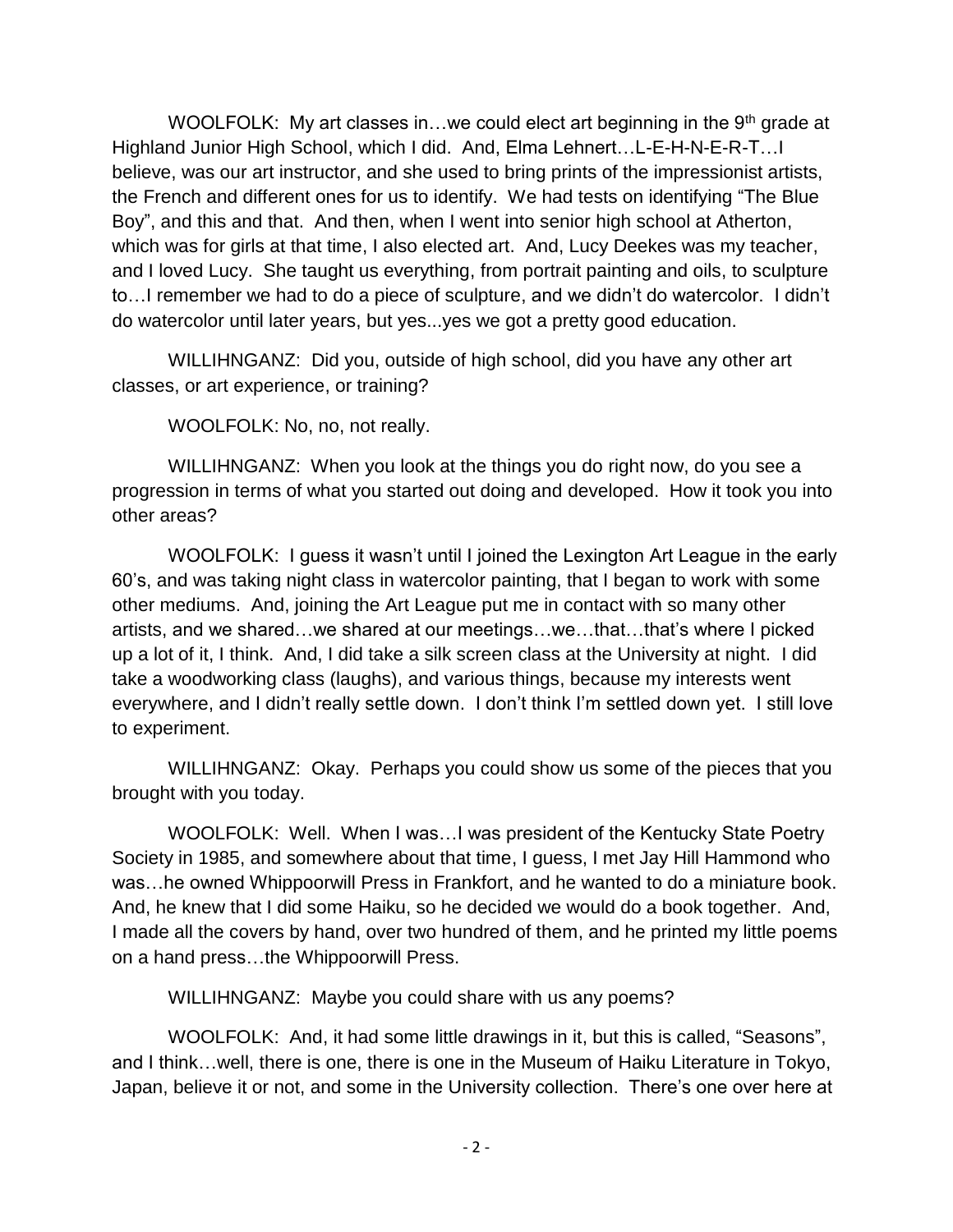UK. Oh, they have a miniature case of books. There's one over there in the King Library. And then, oh, as I say, I got into watercolor, and I kept getting smaller and smaller. And, I got into the Miniature Society of the Washington D.C. Miniature Society. Its called the Miniature Painters-Sculptures-Engravers Society…about 1980 something…and these two paintings in…most of the exhibits over the years…they have an annual international exhibit. And then, in recent years, they've started a world exhibition of miniature painters, miniature painters from all over the world. And in 19…let's see, four years ago, in 2004, the Washington D.C. Society was the sponsor for the world show, and we had it at the Smithsonian in the, what do they call it? The international gallery…and these two were in that show: So, I felt very pleased, and happy to have them in there. And, I think I was the only Kentuckian, which is a little unusual (Laughs), I think. This…shall I tell them about this? Okay, can you, can you see this.

WILLIHNGANZ: Yeah. Just give it a sec.

WOOLFOLK: This is what I call a paper punch mosaic. And no, I never saw anybody else do it. It is something I made up. You take a paper punch and punch out all different colors. Most of mine are saved in different bottles of different colors, and they come from Christmas card envelopes…red and green…newsletters all around the outside where there's not any printing. And, you find different colors. And then what I do is sketch a design on here, something very light, and I begin to paste one at a time with Elmer's glue across. Sometimes I'll work across the bottom, sometimes across the middle, and try to get the colors to blend, and this is one of the results. My church, Second Presbyterian Church in Lexington, has a collection of several larger pieces than this, because they are religious in meaning, and I didn't know what to do with them when I moved to a small condo. So, I gave them to my church. That's why they have them (Laughs). Do you want me to talk about this?

WILLIHNGANZ: Oh yeah.

WOOLFOLK: The Art League. The Lexington Art League has, of course, continuing exhibits. And last year, we decided to do a recycling exhibit to show things that can be made from recycled materials, or from bits and pieces and scraps. And so, I…for years I had worked on this quilt. Oh, and it's full bed size, but it's all made with tiny little pieces of material, and some of it has labels on it, and there was a label that said, "When this you see, remember me". And, I expect my children and grandchildren and great-grandchildren will remember me when they see this. But, it took, as I say, years to construct. A lot of it was done at the time when my late husband had Parkinson's disease, and I would sit with him and sew, and while he watched television or read. So, mother used to say I had the patience of Job. And, a lot of other people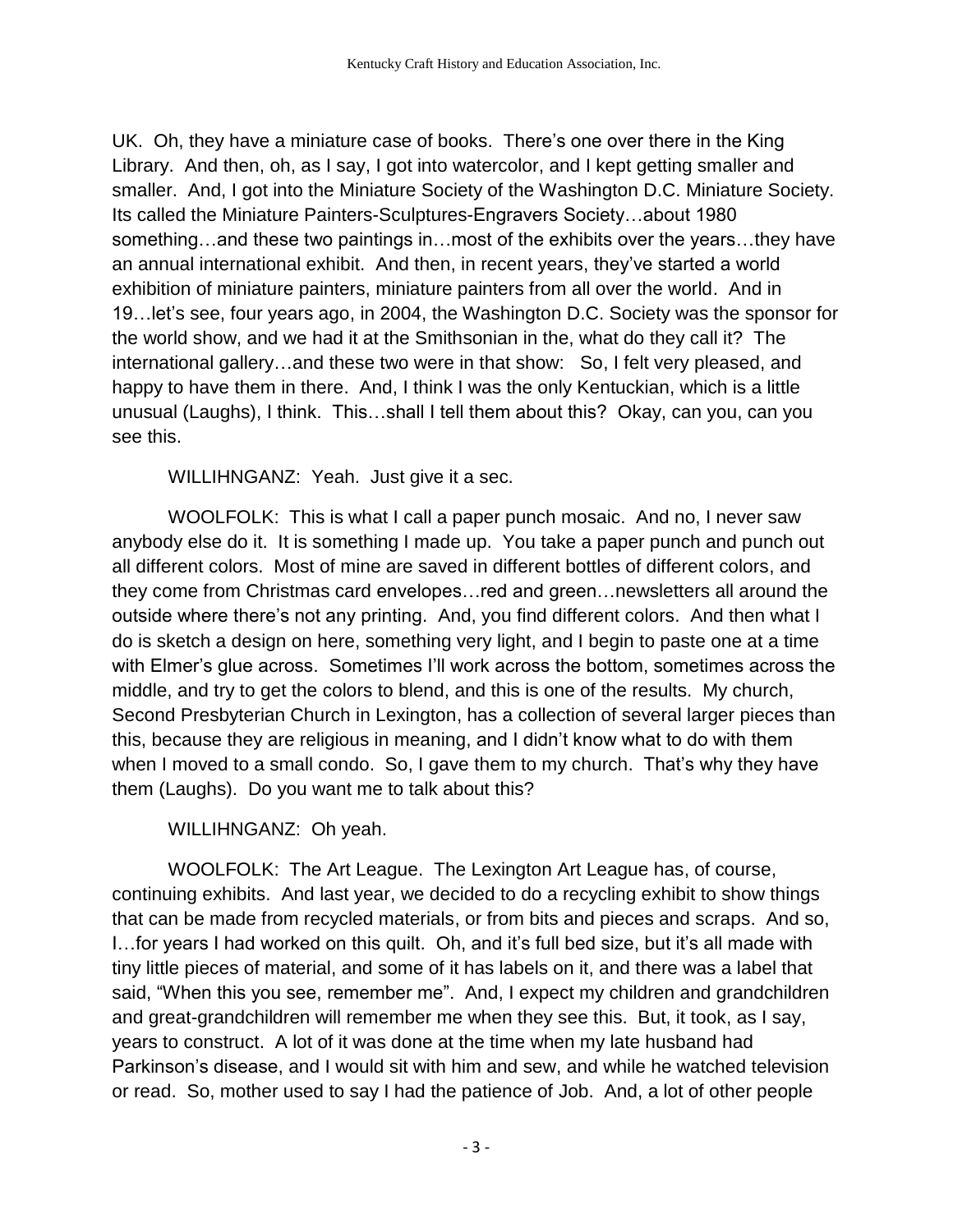have told me that, so I guess this must prove it (Laughs). Anyways, it was fun. It was hung at the Art League in the downstairs gallery, and there were a couple of ladies that came by, and they said it blew our minds…so.

WILLIHNGANZ: Now. Have your artistic creations basically been for your own expression, or have they been a source of income for you, or?

WOOLFOLK: Well, a little bit of both. But I…I don't sell a lot anymore. I don't try to…I never considered it a business. It was always just pure joy, and the love of exhibiting with my friends, so no.

WILLIHNGANZ: Tell me some of the different art associations and organizations that you've belonged to?

WOOLFOLK: I was a charter member of the Kentucky Watercolor Society, which is based in Louisville. And, I still belong to it. And, I have been in several of their juried exhibits. I don't exhibit much anymore, but I think the Watercolor Society…I didn't have this close a relationship with the people there that I have had with the Lexington Art League. Besides…I mentioned partly before. I will tell you that I'm also a member of the Kentucky State Poetry Society. And, I have been president of the Kentucky State Poetry Society. In 1985, when we were looking for a place to have our annual meetings, I chose Berea. And we went to Boone Tavern, and spent our weekend there. And, of course, it was surrounded by craft shops. And that was one of the things that some of the people have told me that they remember most from here…poetry weekends…was Berea, and all those wonderful crafts. So, maybe I introduced them to Kentucky Crafts, I don't know (Laughs), a lady from Indiana, particularly. But then, the Art League. I went through some years by myself. Four years of trying to raise four kids by myself. And, I decided to take a night painting class at Henry Clay, the old Henry Clay High School, with Jim Smith, who is no longer with us. But Jim was very well known. He'd been a teacher there for years. And he said one night, "Why don't you join the Lexington Art League". And I said, "What is it?" And, he explained to me that it had begun in 1957 with just a handful of people. They had their first outdoor show around the courthouse, here in Lexington, and later they would exhibit at places…wherever they could find a window to put their stuff, and which included clothing stores, and everything else. And, they didn't have a home. And then, in the early 60's, Dr. Gerlach, Dr. Sigmund Gerlach who worked…he was a radiologist at Doctors' Park on Limestone in Lexington, he offered, he and Dr. Robert Kennard offered their wall space to the Art League to have a home. And that was where we first got started. And, I learned about it shortly after that, because I went to work for Dr. Kennard as a secretary/bookkeeper /receptionist…whatever. And that opened up a whole new world. Even though I had the four children, they were old enough that I was able to do my thing, too. And oh, I just fell in love with all of the things that we did, the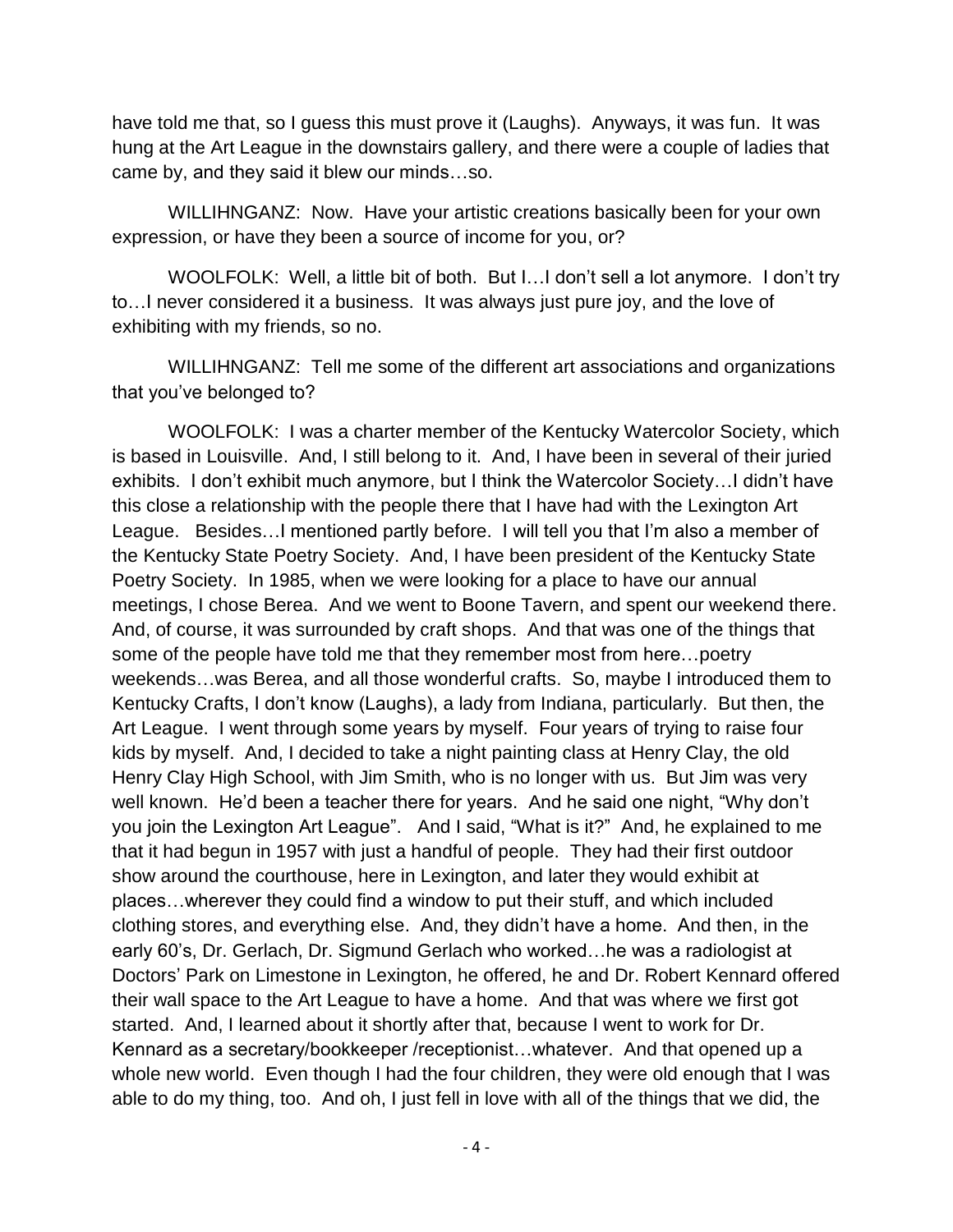programs that we had. And, I worked as treasurer, and publicity, and vice-president, and you name it, before I became president in our bicentennial year. That was a challenge. And, oh, I don't know. I…I just belonged to a lot of different things, and they all seemed to kinda coalesce together.

WILLIHNGANZ: What was the League like when you joined it?

WOOLFOLK: The what?

WILLIHNGANZ: The League, the Art League.

WOOLFOLK: When I joined it there, we had no newsletter. And I, as I say, we met at Doctors Park after hours. We would push the reception furniture together in a circle, and I mean the doctors let us do this. And, we would have our programs. And then, we would have a demonstration or something like that, and Jim Foose was one of the first that I remember. He was…he's retired from the Art Department at the University of Kentucky. Jim does some beautiful things. But, at that time, he was into watercolor washes. And, I guess, maybe that was one of the first reasons that I took up watercolor. And, we had demonstrations on matt cutting and putting frames together, those metal frames that everybody used there, and that was what we were supposed to use when we had an exhibit on our walls. And just, I don't know, I mean it…it was just a group that got together. And, it was a pretty big group, because it wasn't just Lexington. It was outlying, Winchester, different places, close enough that people could come and go to the meeting.

WILLIHNGANZ: How many people were in the organization?

WOOLFOLK: Oh. I don't know. We didn't have…we didn't have a…probably less than a hundred then. We didn't have a booklet then. We didn't put out a booklet until after, I think, Jane Boliton was our president at that time. And, Jane was a potter, and I have one of her pots here. She called it a weed pot, and you put one little weed in there. But, I loved it, because it had different designs on it. So, we didn't just have artists, visual artists. We had potters, and a little bit…little bit of everything, crafts and…oh, I think it was during her administration as president. Of course, that was long before you had directors and all of that, that she had us put out a membership booklet which Dr. Gerlach…he had a printing press in the basement at the Doctors Park…and he printed up our first membership books. And then, we began to grow. And, we had our first outdoor show in the parking lot at Doctors Park…we had an indoor showing.

WILLIHNGANZ: Can we stop…start recording. You were talking about the first show that you did out in the doctor's parking lot. And, how many people did you have at that show?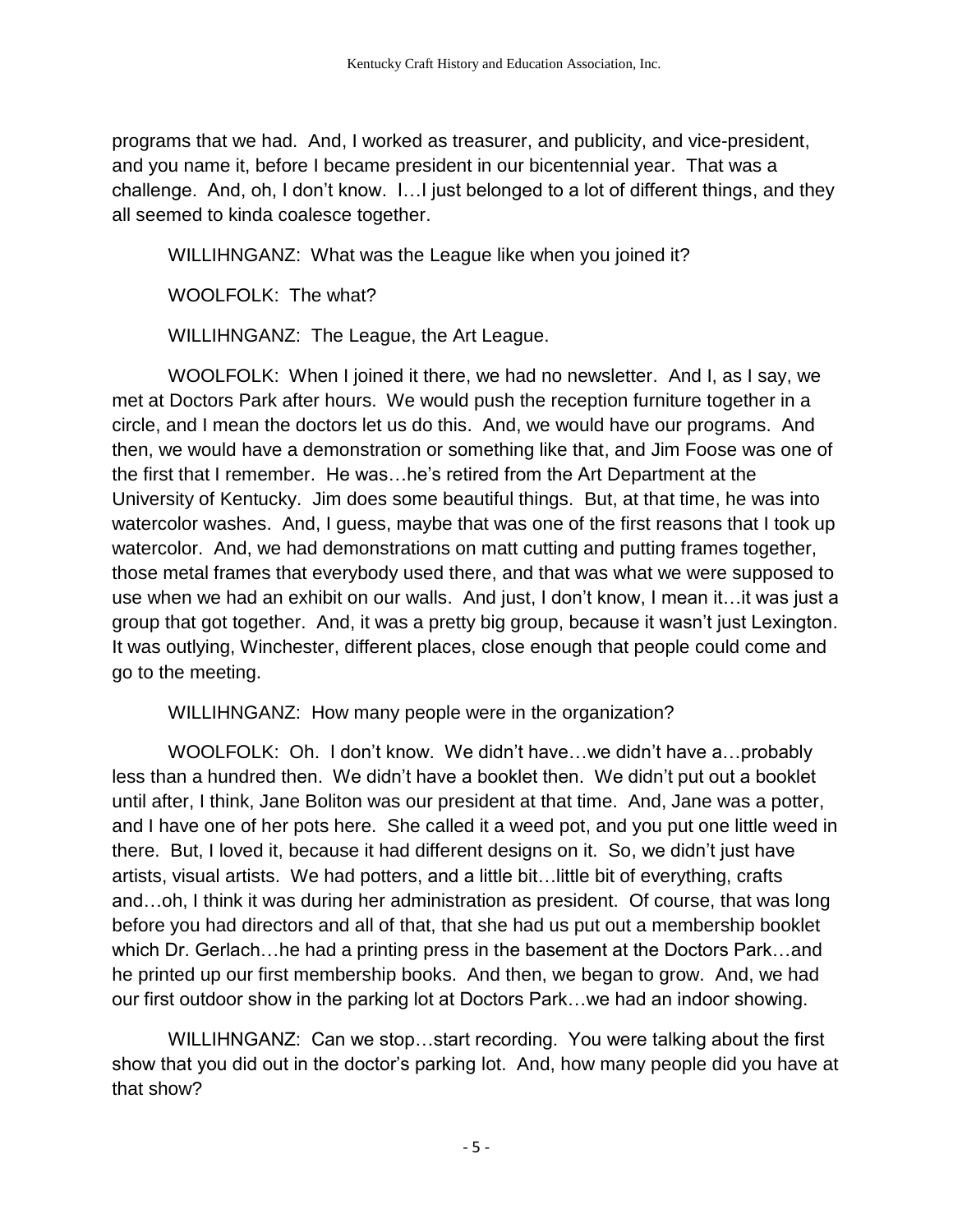WOOLFOLK: Well, are you talking about people who came to see us, or people who actually participated (Laughs)?

WILLIHNGANZ: Well both.

WOOLFOLK: We had probably twenty or so...there was no such thing as a booth. At that time, you set up a stand or a table. Or, it was the same way with Woodland Park, their first shows. All we had was tables and chairs, and if it was raining, or it was sunny, you had an umbrella. And, there was no such thing as tents. But, we tried the outdoor parking lot idea to try and entice people in who went zooming out Nicholasville Road, you know. And, we had this big sign. And, we put it in front of the fire plugs - said "Art Show". And, we did attract a few people that way. We got them into the parking lot, and they would come and see our art. This was before all of the outdoor art shows started. And, we did that for two years. And Bob May, I believe, was still chairman of that, and he got some, some good publicity on it. So, we did a little better the second year. We also had an indoor show inside of Doctors Park. But then, in 1975-76, when I came in as president, it was the bicentennial years. And, they asked me whether or not we could take our show downtown to Main Street, and have an art show on Main. And, that was the beginning of the  $4<sup>th</sup>$  of July art shows, and we had quite a few exhibitors. And, people just loved it, and they would come down. And, the mayor wrote me a letter, and said he had never seen so many people downtown ever, until that day, when we had our art show.

So, I mean we felt like we had really accomplished something. I used to participate in the…well, the outdoor art shows became a thing about that time. I went up to Augusta, Kentucky. I went to Maysville. I went over to Winchester, various places that would have shows, and it was fun. You just...you knew the people there, and we would sell, and we would feel very gratified that people liked what we did. So, that's a sale back in the 1970's - mid 1970's.

WILLIHNGANZ: Now. When you joined the league, first joined it, were many of the founding members still active?

WOOLFOLK: No. Well some of 'em…I think Elsie Kennedy, was the only one that I can remember right off, who was still working, had come over to Doctors Park. And she took us out on an outdoor painting trip down by a creek. She worked at the University, and she was in the Art Department over there. So, you know, these people just kept encouraging us, and we owed them a lot. We really do (Laughs). I don't know what happened to the rest of the original people. I didn't know most of 'em, but they weren't too far back. I said Elsie Kennedy, but there was Theresa Neuhauf…Theresa taught art at the junior high school here on Tates Creek. And in fact, one of my daughters had art with her. And, Theresa painted the murals all around the restaurant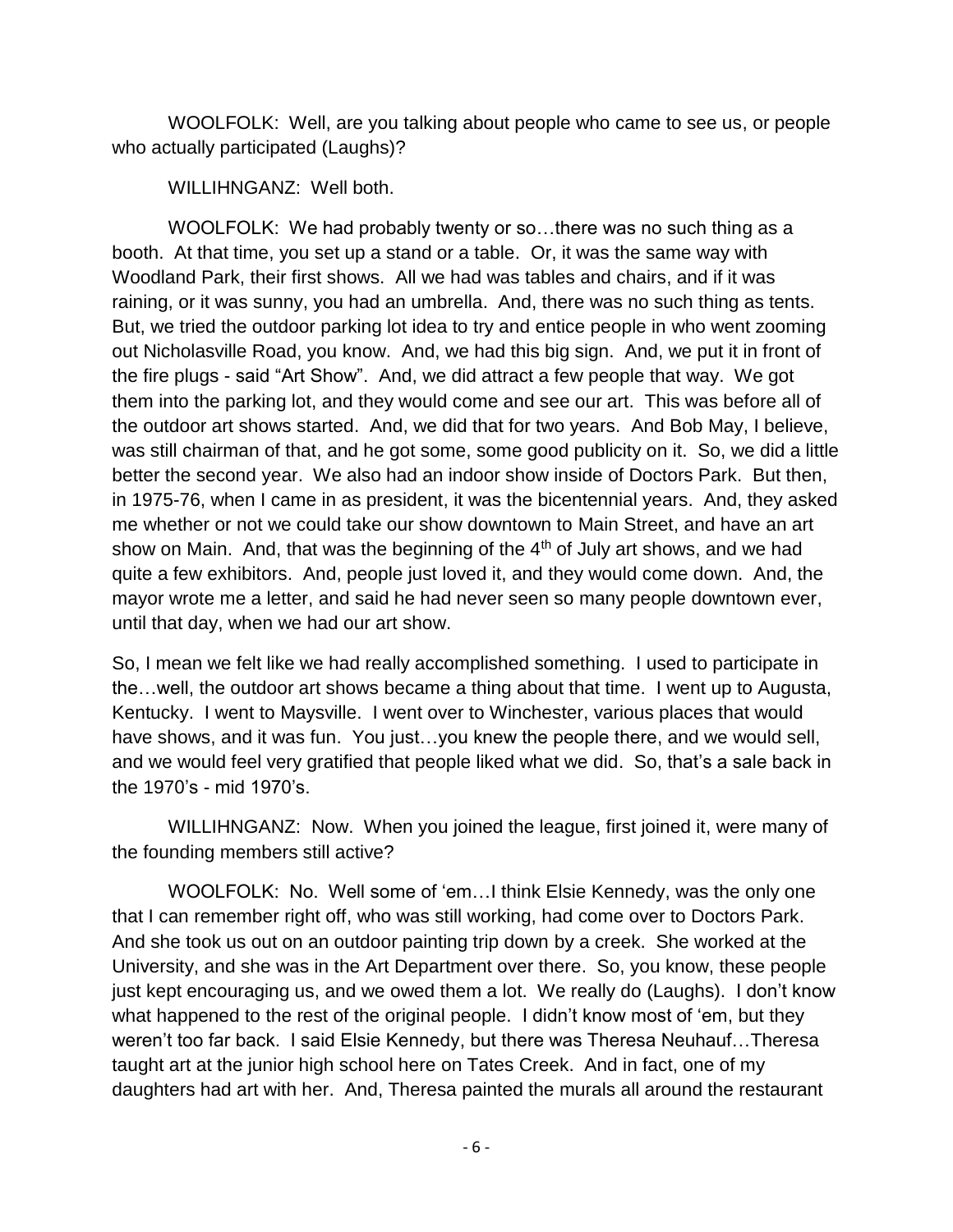"Upper Walls" at Ashland and Main Street. And, I think they're still there, one of those things that hasn't been torn down. But, Theresa was president of the League while…after I came in, and she was just…she was just a special person. And, she had some wonderful programs for us. Some of them were on tape or something like that. But, I just feel I owe all of these people a great deal, and particularly my high school art teacher, Lucy Deekes.

WILLIHNGANZ: When you say you owe them a great deal, what did they give you?

WOOLFOLK: I guess the encouragement, and the feeling that I could do it, you know. That I could, that I could…for years, all that I did was bookkeeping and things of that sort, and was not encouraged to use my art until after a break up with my first husband. And, it…it was after that, that I found myself, I guess, so to speak, and just, that was me. That was just something that I always did and always wanted to do. I wanted to paint and draw and write…create.

WILLIHNGANZ: When you got into the Art l\League, did you make a lot of contacts with other writers and artists?

WOOLFOLK: Yes. Well, not writers there, but artists, yes. Lillian Boyer and I joined the Art League about the same time. She and her husband had come from California, and he I think was head of Dixie Cup Corporation. And Lillian did quite a bit of art work in California. She was a print maker primarily. And, we were friends for about forty years, I guess, but it was all through the Art League. I used to substitute teach for her over at the University, if she was unable to teach, and the Donovan Scholars who are the older people…some of them have never tried to paint in their lives, you know, but you encourage them, and they have a lot of fun at it. But, I would say she was…she was president of the Art League off and on probably seven years during our various ups and downs. And, she would take over and just smooth things out, because some times artists can get to be pretty nitty-gritty (laughs), and Lillian had a way of working with the people. And, we…we owe her a lot. She died several years ago. We miss her. So does that answer your question?

WILLIHNGANZ: It does. I'm wondering how the…the League and the other organizations, like the guilds and what not, affected the community of artists?

WOOLFOLK: A lot of them found lifetime work with it. I mean, they made their living at it. And, some of us just do it for fun and enjoyment, and we are happy when we sell a piece. But, it's not something we depend on. Oh, I think the community has become terrifically aware of the arts in the past forty, fifty years, whereas, before that, well, art came from Europe. You go to a museum to see art. And then, you didn't see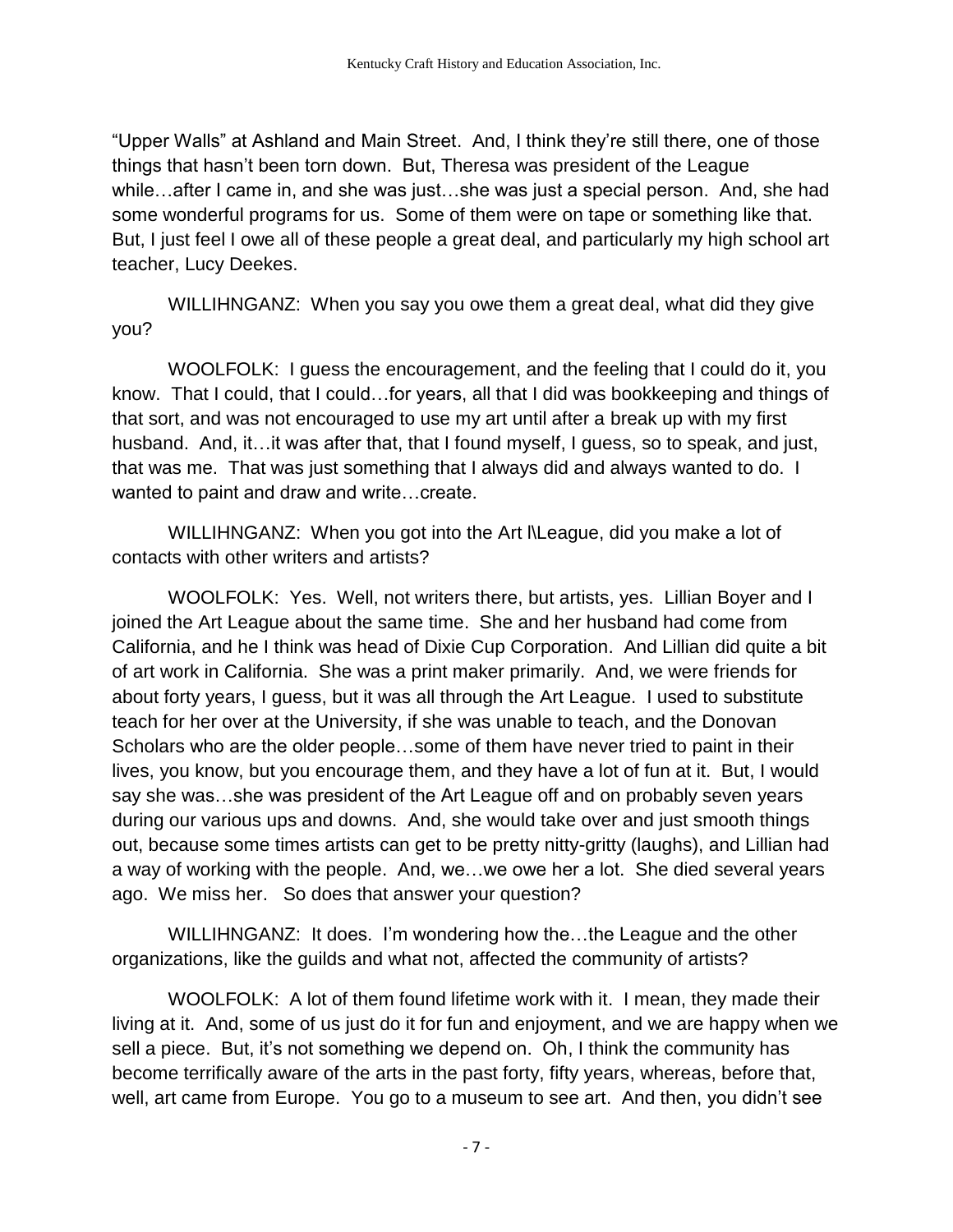original art. Quite often, it would be prints. So, when we began to find ourselves, I guess you would say it reflected, on the whole, community. And, I think that the Art League itself had done a great deal. I think the Berea Artists and Craftsmen have done a great deal to open up crafts to our community and the Watercolor Society. All of…all of these art groups, The Living Arts and Science Center downtown…they deal mostly with children, but they also have adult workshops. And, I've done…I've gone to some of their workshops. And, they have exhibits of both adults and children, but the children are kinda growing up with it there, and learning to appreciate, and learning to do…so.

WILLIHNGANZ: Now, you were the Art League president in 1970?

WOOLFOLK: 75-76 year.

WILLIHNGANZ: Okay.

WOOLFOLK: That was our Bicentennial year.

WILLIHNGANZ: Do you remember how many members you had at that point?

WOOLFOLK: Oh, no. I would have to have one of our books to be able to…several hundred, and I did the newsletter for, oh, about five years, I guess. We had a newsletter every month, that went out, that kept people pretty much up to date with what was happening…not only in the community, but different artists, if they won awards in something. I would try to let that be known, because I think that's important. And then, I don't know whether I should talk about this or not, but it was during my time as president, when I was also doing the newsletter, that I put in there that France, Paris, France, was asking for artists from America to show their work in Paris. And, we were supposed to send slides…a jury over there…of the man on the street, or artists or anything would judge those slides. So, I remember putting that in the newsletter. And, several people did send slides. As far as I know, I was the only one who got two accepted, and my husband said, "You've got to go". And I said, "But, I don't like to fly". And he said, "But, I had a French grandfather". So, I decided that was a great way to put my feet on French soil. And, I went to Paris during the exhibition, which was in…was not in the spring time, it was in December, and ended in January. And, Paris at that time was pretty cold. The river wasn't iced over, but, but it was an experience I'll never forget. It just so happens that the two paintings that were accepted…they were watercolors...small... I had done in a workshop in Tennessee. I had gone down to, let's see, Jim Grey; he had a studio in Florida and a studio in Tennessee. We went up into the mountains in a Winnebago, a bunch of us from different states. And, he took us out and we painted. And, it was during that time that I came up with these two small paintings that later went to Paris, and one of them sold. So, all kinds of wonderful things have happened to me since I joined the Lexington Art League. I feel like I owe a lot to it. I owe a lot to the Kentucky State Poetry Society, because it's encouraged me in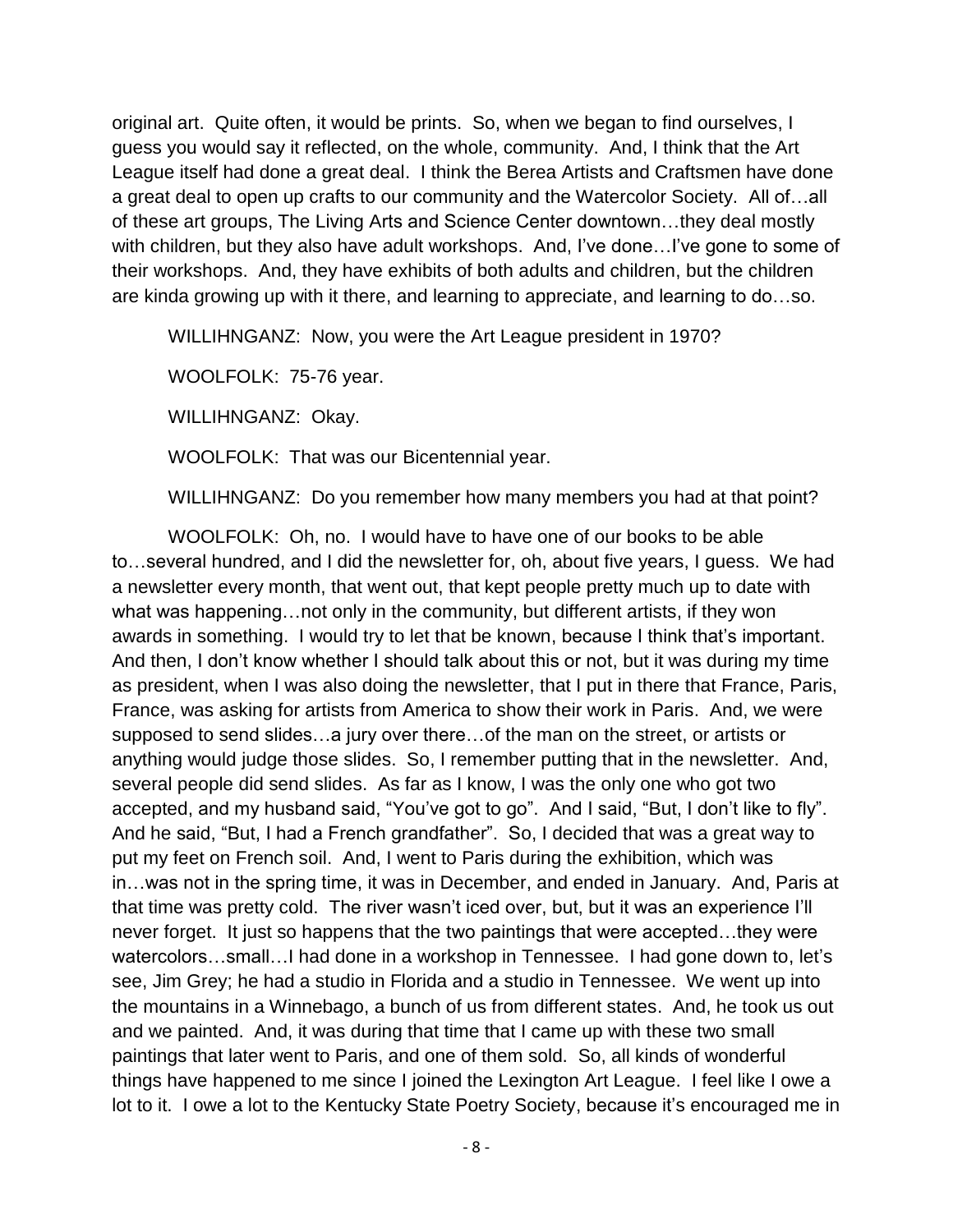my writing. I've done newsletters for them over the years, and I've edited Pegasus, their journal, for the last seventeen years. That, in itself, is a big job.

WILLIHNGANZ: I should think.

WOOLFOLK: So, I don't know. Does that answer your question?

WILLIHNGANZ: Yeah, that's fine. I'm wondering if you were a member of any of the other guilds, for instance the Kentucky Guild of Artists and Craftsmen.

WOOLFOLK: I never joined the Kentucky Guild. I went to a lot of their fairs and thoroughly enjoyed them, but I wasn't a member of them.

WILLIHNGANZ: Or the Southern Highland Guild?

WOOLFOLK: No, no, no. Actually, what I told you is about the extent, the Watercolor Society and the Art League. Oh, I did belong to what they called, oh, was it, it was another art group, but it encompassed a few more counties probably, and it eventually faded…folded up. And, but we did do the…at the Sheik (unintelligible) trials we used to sit out in the barn, one of the empty barns, and set up our exhibits there. And, that was kinda a yearly thing. That was a Bluegrass Artists Association. It was a little bit bigger in scope than the Lexington Art League, but we have members from all over, so.

WILLIHNGANZ: You were part of the Bluegrass Artists Association?

WOOLFOLK: Um huh.

WILLIHNGANZ: How long was that?'

WOOLFOLK: Oh, I guess anywhere from five to ten years. I can't remember now, because it's been a long while since they disbanded. I don't know exactly what the problem was, or why they had to disband, but they had about \$600 left over in their fund, and they gave it to the Lexington Art League, because a lot of us were members of both organizations, so, but that was…that was a fun one too. They also helped with the state…was it state fair…Bluegrass Fair? I guess. And, we would have an exhibit there that was judged, and all of that, but they're…they're not doing that anymore. So, Jim Young was very involved in that, and his wife Anita Young. The late Anita Young belonged to both organizations, and Anita was one of our early Art League members. Let's see. This has also put me in touch with people like LaVon Williams, who is a sculptor- painter. He does wood sculpture. And he's…I forget where the exhibit is now, but LaVon is…was a UK sports man, but he also loved art. And, I think art was more a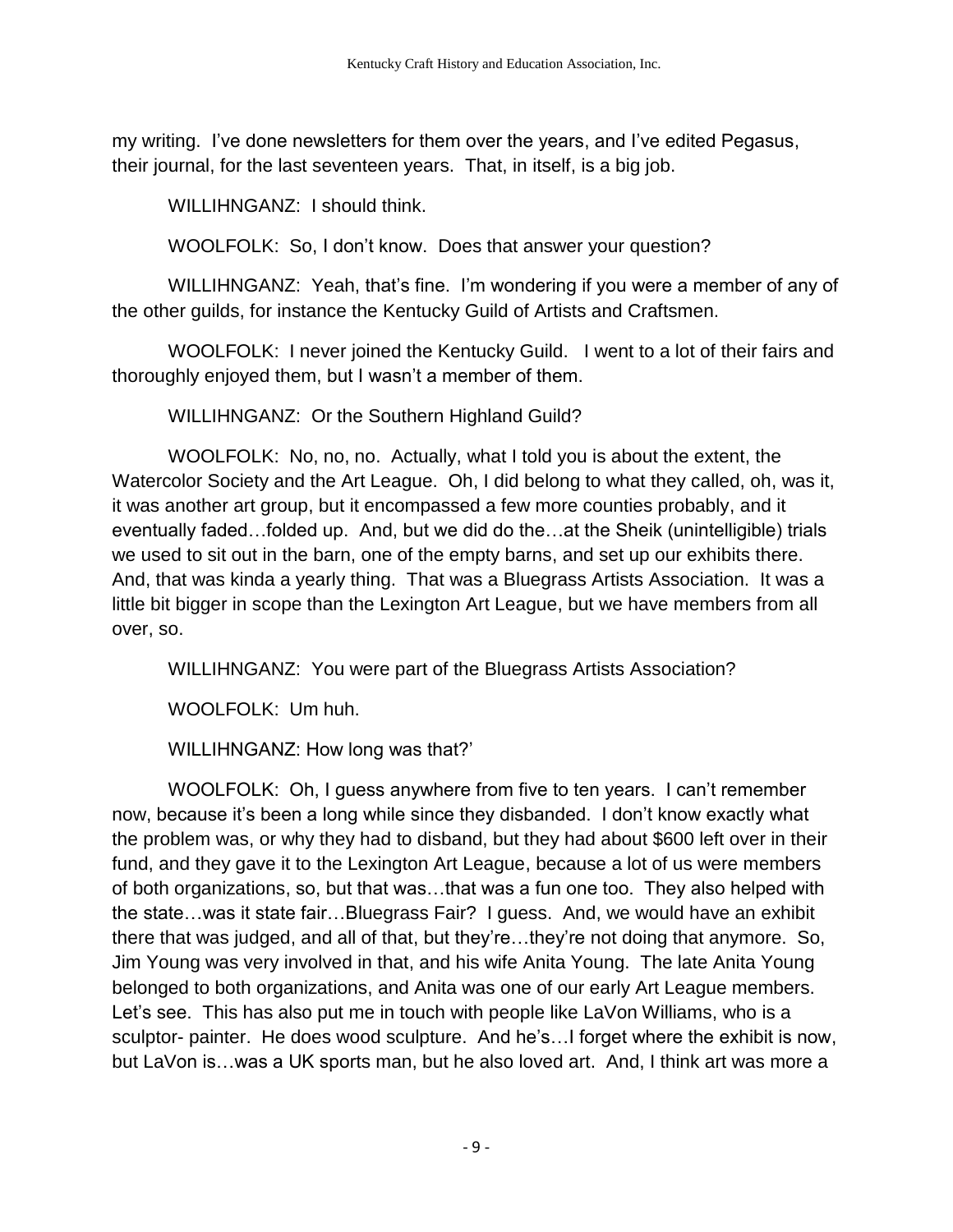part of his life than the sports was. There are just so many people I had just enjoyed knowing.

WILLIHNGANZ: How did you meet Susan?

WOOLFOLK: Susan was one of our sorta early members, not as early as we're talking about, but Susan had several jobs in the Art League. She…oh, I'm trying to think. Some of the fundraising kinds of things; she was on committees, hanging committees and what not. We had a lot of committees. We did not have a director all those years until we moved to Loudon House. And, we did get a director, which eliminated some of the jobs that the rest of us had to do, although we still have a president and vice-president, and so on, but the director does a lot of the work now.

WILLIHNGANZ: But, Susan used to participate in our Woodland Fairs. Woodland Arts and Crafts Fairs, with her work, and of course she's very active in…in the art world, and deserves to be. She does beautiful work.

WILLIHNGANZ: Yes, she does.

WOOLFOLK: I…I think of her as one of our younger members, but then everybody's younger than I (Both laugh).

WILLIHNGANZ: It always seems that way. I've…I've interviewed folks that are older than you, believe me.

WOOLFOLK: Oh, really?

WILLIHNGANZ: Oh, yes.

WOOLFOLK: Arturo Sandoval, for instance. I was gallery chairman down at the Lexington Public…the old Lexington Public Library, which is now the Carnegie Center, when Arturo first moved to Lexington. I think I helped him hang his first exhibit out there. I don't know whether he remembers that or not, but he did such big work, and we had to go out...oh, I don't remember where it was. It was out near Spindletop. We had to have a place where he could hang something really big, you know, because that's…that's what he does. And, I enjoyed knowing Arturo. There are just so many.

WILLIHNGANZ: Now, you've seen a lot of transitions in the whole crafts art areas in this state. Can you tell me sorta what the…the warp and the weft of it has been over the years? It seems to me, you know, the…the Kentucky Guild was started in 1960, which was about the time you were getting involved with the Art League. And they had the craft train that they put together, which for about a period of seven years or so, took…took craft work to remote locations. And…and there seemed to be a general upsurge in terms of interest. And then, when Phyllis George became very active in her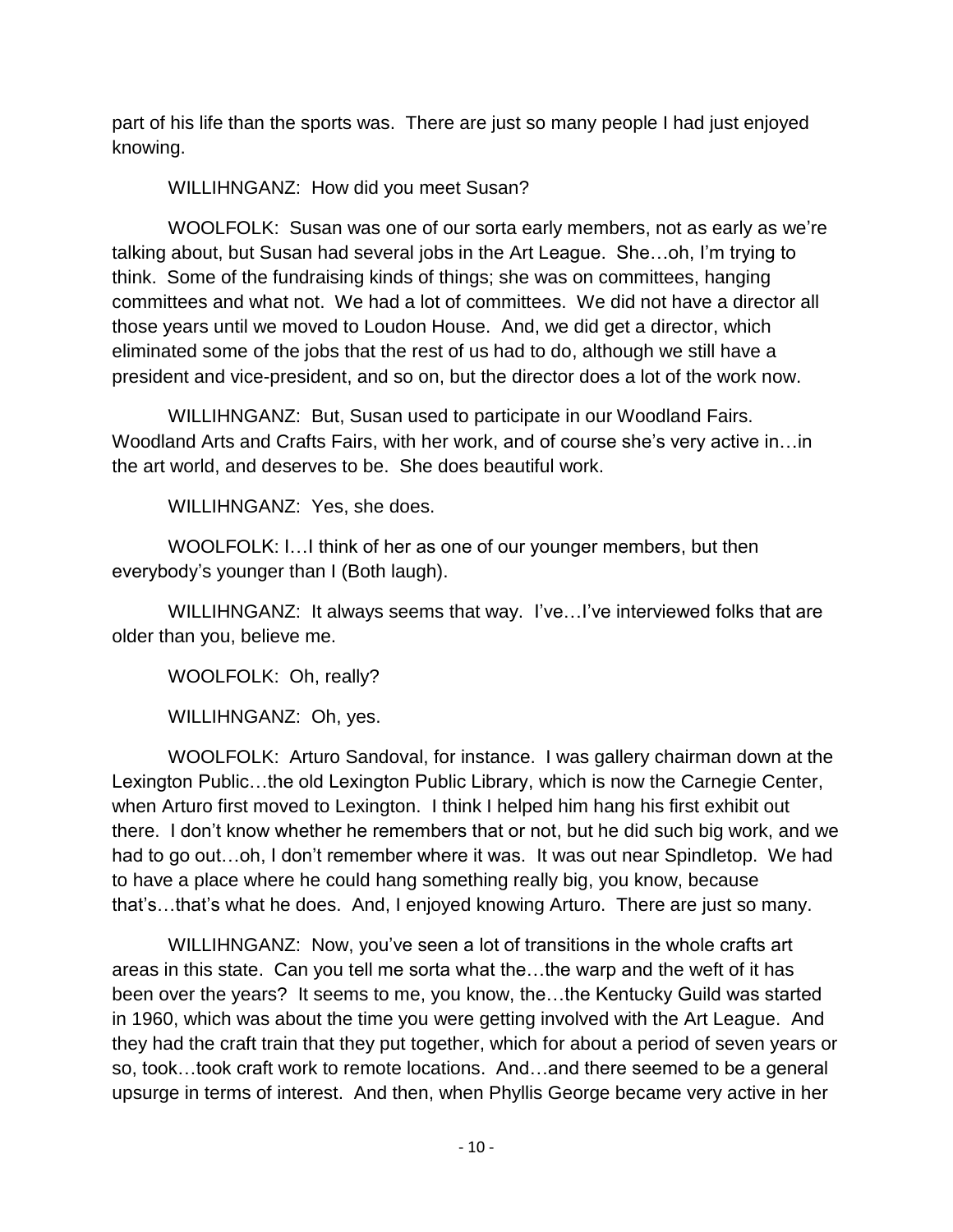role, she inspired a lot of funding to go toward the arts (Woolfolk-right). In recent years, I'm not sure that's true, or does it have the support it might have, although I look at the Artisans Center. I gotta tell you I'm pretty impressed. So I'm wondering what you've seen over the years?

WOOLFOLK: Well, they didn't used to have, for instance, the awards in Frankfort, the Governors Awards, and things like that for arts and crafts and what not, and I think that's been just in recent years. Of course, there are, like scholarship things, for the arts now, that didn't used to be. And, when you consider that crafts was a necessary thing back in the pioneer day. You know, they made everything, wooden bowls, and all of these things. They were utility things that had to be made, and now we don't consider them. Now, it's more of a thing, a decoration. A lot of it is, but we still have a lot of useful items being created by crafters. And, as I say, growing up in the Great Depression, we reused everything that we could. And, now we call it recycling. And, I still recycle. So there's just been a lot of changes over the years, and, as you say, the community has become more aware of us and what we do.

WILLIHNGANZ: Do you think there's more support for the arts now than there has been in the past?

WOOLFOLK: Oh, I think so, I think so.

WILLIHNGANZ: What role do you see the arts playing in education, and has that been growing or declining or…?

WOOLFOLK: That I don't know. When I was…some years back, when I was an early Art League member, there was no art in the schools here in Lexington. We had one teacher, one or two teachers who would go from school to school, and do some art lessons. And, they didn't have any regular classes. And so, I was asked during a PTA meeting or something, if I would come in and show the children art works that were created by people in the community, which I did. And, I went to Dixie Elementary School, and talked with, I guess, probably 700 kids in one day, showing each class oil paintings, this kind of work, that kind of work. And, I borrowed most of it from different people. Not my own, but they were fascinated. And, they kept some of this work up for a week or so, and the parents were pleased with it. And, we have more art in the schools than we used to, thank goodness, because I think kids need it, so.

WILLIHNGANZ: What do you think art does for kids?

WOOLFOLK: Well. I think it helps them know that they can do something themselves and not just rely on store bought stuff. People who…well we have an exhibit over at church right now. Some Alzheimer's patients have done some paintings,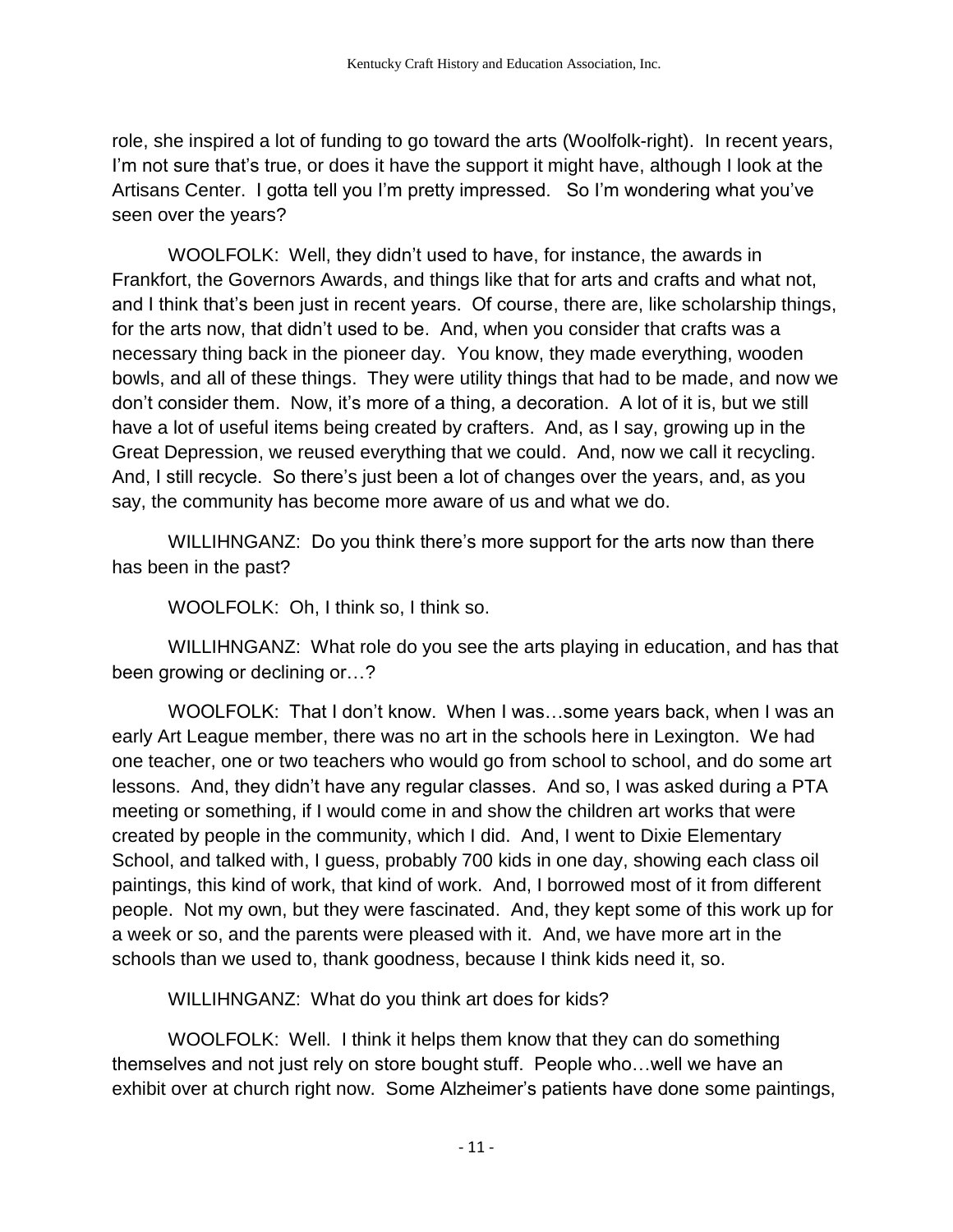anything from putting ink on there and blowing it, to make a design, to painting, but it seems to do the same thing for them as it does a child. You're creating something, you're doing it yourself, and there's just joy in it.

WILIHGANZ: Do you have a lot of your artwork in your home?

WOOLFOLK: Unfortunately, I live in a small space, and so my walls are full of my stuff, and my shelves are full of stuff. Now, when my children come, they say, "Mom. It's like going to a museum" (laughs). But, I enjoy looking at it and creating. I still…I still do some things. As I say, my hands don't work too well for watercolors, and things, but…oh, this is part of my recycling program, you might call it. I make these little boxes. A lot of people know me for these little boxes, but they have seashells on top of 'em. And, this one has rocks from the Islewood River, like a snake. As I say, these are made out of scraps. Everything's made out of scraps, and its fun. Anything to do with…

WILIHGANZ: What do you make the boxes out of?

WOOLFOLK: Oh junk mail mostly, scraps; whatever I find that doesn't have writing on it.

WILIHGANZ: That's terrific.

WOOLFOLK: This one is probably a brown envelope, and it makes a good background for my little snake on there. And, oh. Then, of course, in the book part, I went to a book making workshop, where we made covers. And, these are journals that...that we created. Did just like real books, but then, just for fun, I make these out of cereal boxes and Kleenex boxes, and you name it, and then, use leftover paper that's not written on, because I get so many poems. And, they don't take up a whole page, and I hate to throw that half a page away, and so that's what these pages are made out of. They're little black books, and I call 'em scrap stuff. And they're for workshop autographs, memories, holidays, family dinners, punch lines to remember, mini poems and you name it (Laughs). I don't know whether you're interested in that kind of thing or not, but that's just made up stuff that I thoroughly enjoy.

WILLIHNGANZ: Tell us about these, two. Tell us about these, two.

WOOLFOLK: These shells. Well. The little boxes I usually buy, but I love seashells, and ever since I was a little girl and Daddy used to take us to Florida…Pensacola, various places…I would collect sea shells. And, I still have a lot of them. And, I like to decorate with them. And then, this one is just a little jar, and I decorated the lid with seashells, and they're just…they're just another one of my loves…it's hard to imagine not creating. I have a corner that I sit in, where I make my